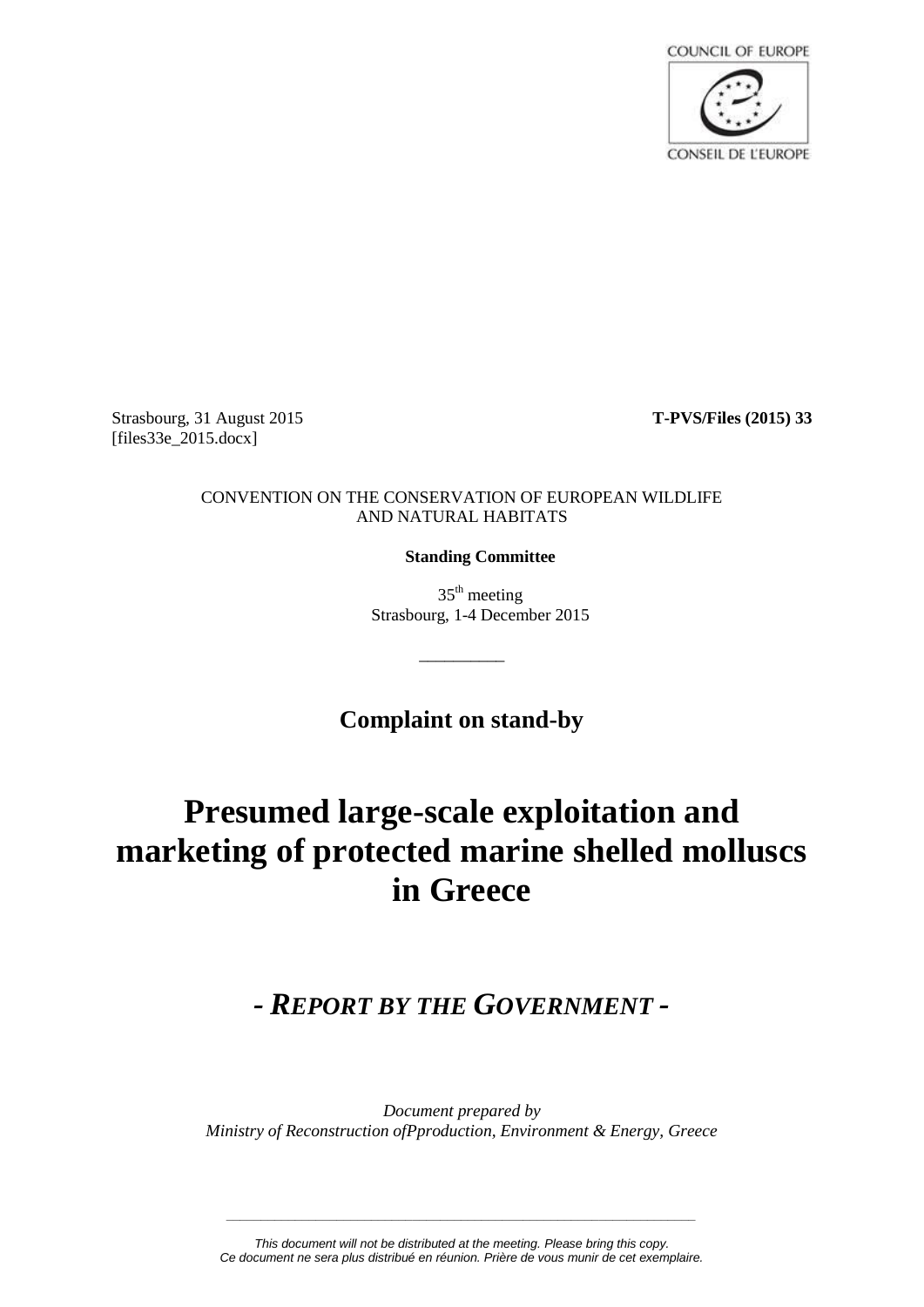

**URGENT**

### **HELLENIC REPUBLIC**

# **MINISTRY of RECONSTRUCTION OF PRODUCTION, ENVIRONMENT & ENERGY**

## **DIRECTORATE GENERAL OF ENVIRONMENTAL POLICY**

Directorate of Biodiversity Protection, Soil and Waste Management Biodiversity & Protected Areas Departement 147, Patission St, GR 112 51 ATHENS tel: +30 210 8645125, fax: +30 210 8662024

Inf: Dr C. Ververis (ch.vevreris@prv.ypeka.gr) Mr C. Chrysomallis (ch.chryssomalis@prv.ypeka.gr)

Our ref: 32266/1401

Athens, 21.7.2015

- Το: The Bern Convention Secretariat Biodiversity Unit F-67075 Strasbourg Cedex
- CC: 1. Minister's Office Deputy Minster's Office Secretary General Office General Director's Office Ministry of Reconstruction of Production, Environment and Energy 17, Amaliados St., 115 23 Athens
	- 2. International and EC Affairs Department 15, Amaliados St., 115 23 Athens
	- 3. General Secretariat of Sustainable Fisheries, Division of Fishery Policy and Resources, 150, Sygrou Av. GR 176 71, Athens
	- 4. Permanent Representation of Greece to the CoE, Strasbourg

# **Subject: Response to the letter of 7-5-2015 of the Bern Convention Secretariat in relation to the Complaint 2014/6 Presumed large-scale exploitation and marketing of protected marine shelled moluscs in Greece**

#### **Related documents:**

1. Your letter of 7-5-2015 (our ref. 29144/1290/30-6-15)

2. Our document no. 29144/1290/2-7-15 to the General Secretariat of Sustainable Fisheries, Division of Fishery Policy and Resources

3. The document of the General Directorate of Sustainable Fisheries, Division of Fishery Policy and Resources no. 4234/74509/16-7-2015